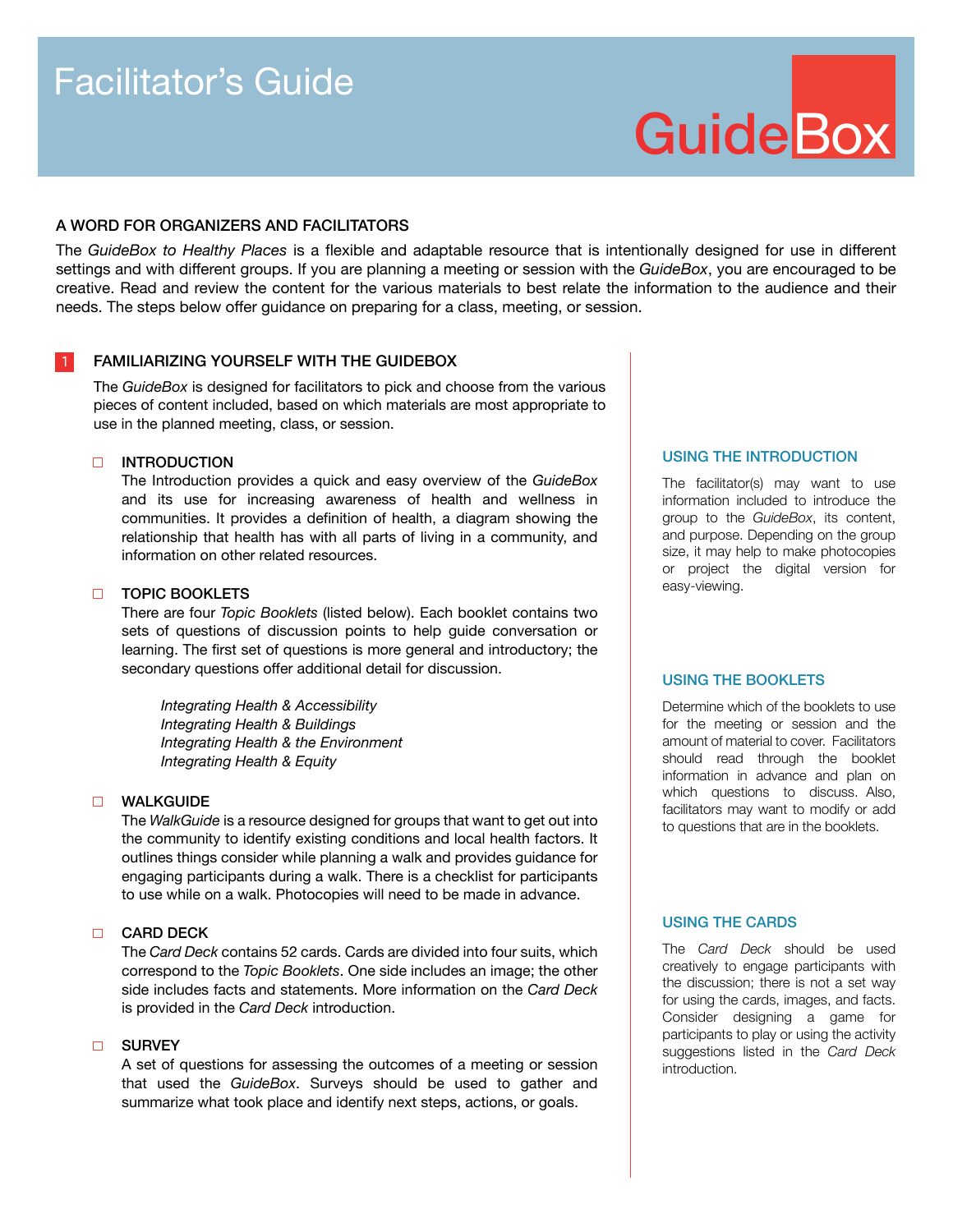# Facilitator's Guide 2

# **GuideBox**

# FAMILIARIZING YOURSELF WITH THE GUIDEBOX (cont.)

## **E HEALTH ASSESSMENT LENS**

The *Health Assessment Lens* is a tool to inform planners, designers, decision-makers, and citizens of health conditions *prior* to beginning a project, plan process, or program. It helps identify issues related to health and the built environment to provide a health-based approach to design, planning, and decision-making.

### **D** SUPPLIES

1

The printed version of the *GuideBox* include pencils, notepads, and other items that can be used in a group setting as needed.

#### WHO IS THE AUDIENCE? 2

The *GuideBox* is designed for facilitators to pick and choose from the various pieces of content included, based on which materials are most appropriate to use in the planned meeting, class, or session.

# **A NEIGHBORHOOD OR COMMUNITY GROUP:**

Determine how aware the participants are of health issues in the community. Facilitators may want to start by introducing the group to elements of health as experienced by the community.

The size of the group and the time available are important for determining what information and the amount to cover.

# **EDUCATIONAL GROUP:**

The *GuideBox* lends itself for use in a single session on understanding broader aspects of wellness and healthy communities – or for as a series of sessions.

Review the content in the *GuideBox* and consider which components are best suited to the age and baseline knowledge of the class.

### **D** A GROUP OF PROFESSIONALS AND PRACTITIONERS:

Leadership or subcommittee meetings: Professional organizations can use the contents when discussing a program for addressing the relationship between health and community design.

Speaking at conferences or professional gatherings: Whether serving on a panel or making a presentation, speakers can use the materials in the *GuideBox* to design a presentation on elements of healthy places.

Event display: The materials can be used for display at a professional event for participants to review and explore. It is recommended to have someone at the display to answer any questions.

# USING THE *LENS*

This tool can be used to evaluate the current status of the physical environment of a community. This information can be used to identify goals for a community. This tool can be used with the *WalkGuide* for a more detailed community evaluation.

# TIPS FOR FACILITATORS

Use the materials to engage the audience with the topic of discussion. The *WalkGuide, Card Deck*, and Discussion Points sections in the *Topic Booklets* can be great resources to use to engage an audience.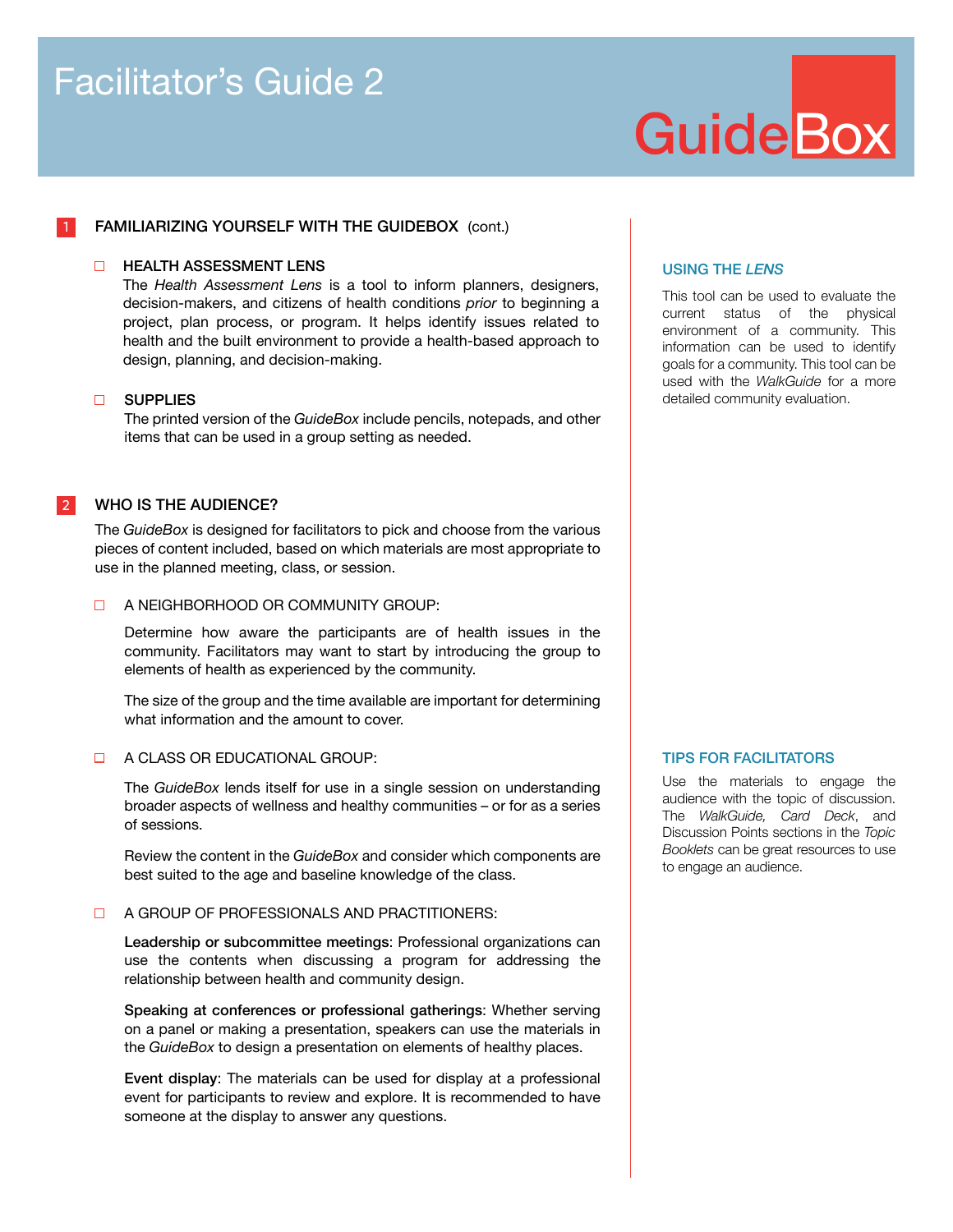# Facilitator's Guide 3

# **GuideBox**

#### GETTING STARTED 3

As a facilitator, there are various ways to prepare for a meeting or session.

- $\Box$  Who is the audience? Are they professionals? Neighborhood residents? Students? Get to know the participants.
- $\Box$  Where is the meeting or session being held? Will you have the necessary amount of tables and chairs?
- $\Box$  What is the focus of the session? Are there particular outcomes expected?
- $\Box$  How much time is the session? Are there multiple sessions planned?
- Which of the *GuideBox* materials best relate to what is to be accomplished?
- Familiarize yourself with the specific information to be used and select  $\Box$ appropriate questions for conversation and discussion
- $\Box$  Are there other necessary materials for the meeting or session to be successful (i.e., photocopies of resources, pencils or pens, laptop and projector, access to Internet)?
- $\Box$  Determine set up and arrangement
- Consider identifying someone to take notes  $\Box$

#### HOLD AND SUMMARIZE MEETING OUTCOMES 4

- $\Box$  Encourage engagement from all participants.
- $\Box$ Keep the conversation on track by watching the time and moderating as necessary.
- $\Box$  Save time at the end to summarize the meeting outcomes, future goals, and next steps.
- $\Box$  Give the participants a few minutes to write down their responses on the *Survey* sheets.

# TIPS FOR FACILITATORS

Arrange tables or chairs facing each other to encourage conversation and consider the ability of participants to reach the location of the meeting, class, or session.

# TIPS FOR FACILITATORS

If there are more than 20 participants, splitting them into smaller groups of 4 to 5 can help facilitate engagement and participation from all people. This can also help the facilitator cover more material or go into more detail within the same meeting, session, or class time.